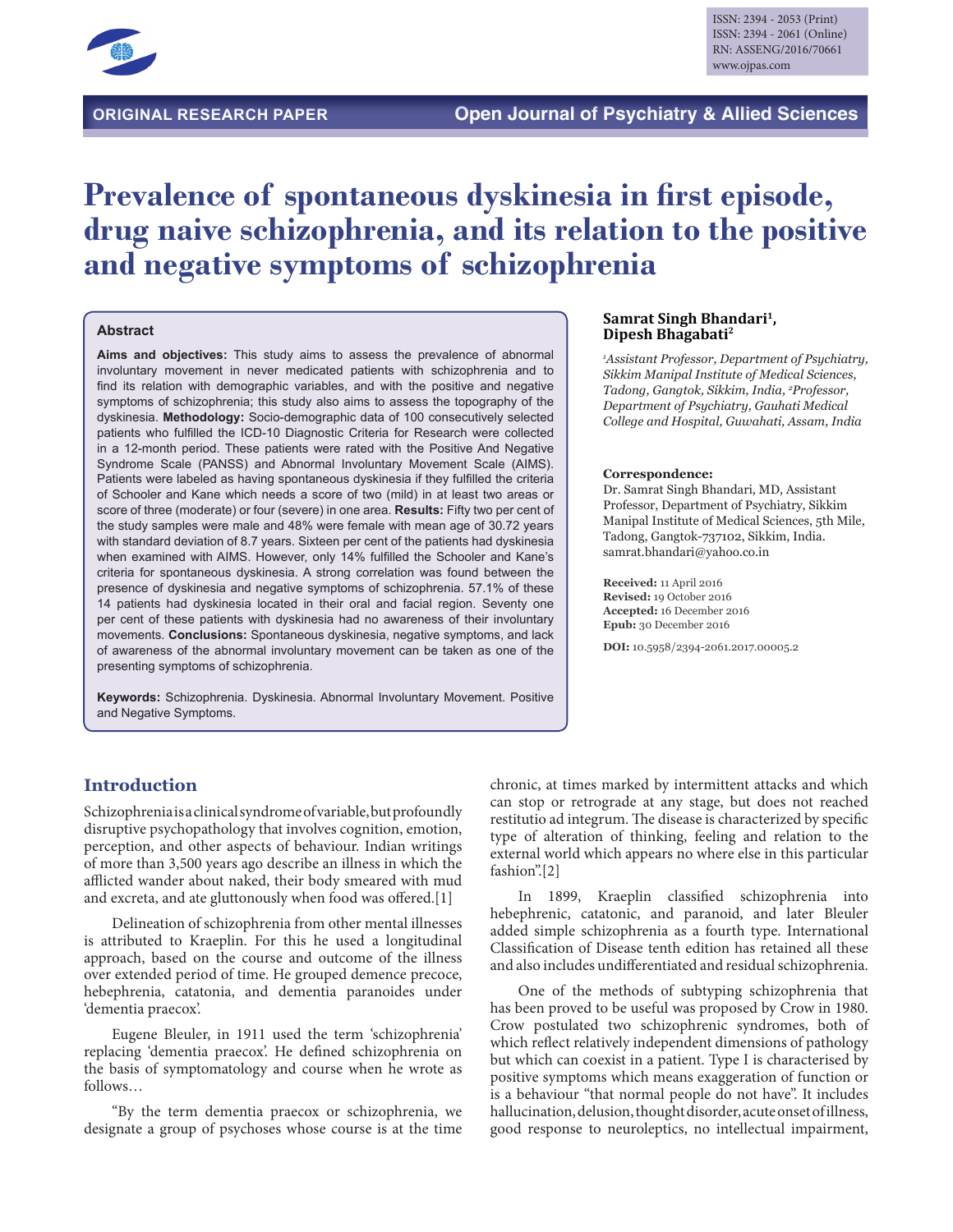and a putative dopamine pathophysiology. Type II syndrome is characterised by negative symptoms which describe a deficit or absence of a function, or signal, a vacuum, a state of "not having a behaviour that normal people have". It includes avolition, alogia, affective flattening, emotional blunting, poverty of speech, social withdrawal, chronic course, variable occurrence of intellectual impairment, and a pathologic process that involves cell loss and structural change in the brain.[3]

Since the original Crow hypothesis, numerous studies have been done to seek correlations between negative symptoms and brain structural abnormality, and most of them found a significant relationship.[4,5]

Schizophrenia affects one per cent of the world's population. The effect of the illness is severe and usually long lasting. The mainstay of treatment is antipsychotic drugs and their therapeutic efficacy is well-established, both for the treatment of acute symptoms and relapse prevention.[6] Unfortunately they are also associated with a broad range of side effects, the most prominent of which is abnormal involuntary movements. An alternative perspective is that abnormal involuntary movements are not simply a side effect of treatment but may be at least partially, an inherent part of the illness.[7]

Reports of abnormal involuntary movement in schizophrenia date almost from the first description of the disorder itself. Long before the introduction of chlorpromazine in 1952, Kraeplin gave a vivid description of involuntary movements in patients with schizophrenia. He wrote…

"The spasmodic phenomena in the musculature of the face and of speech which often appear are extremely peculiar disorders. Some of them resemble movements of expression wrinkling of the forehead, distortion with the tongue… but besides we observe specially in the lip muscles, fine lightinglike or rhythmical twitching which in no way bear the stamp of voluntary movements…"[8]

Retrospective review of the medical records of the schizophrenic patients from the pre-neuroleptic era by Fenton *et al*.[9] revealed a prevalence of abnormal movements between 15% and 23% depending on the stringency used for labeling the case with spontaneous dyskinesia.

So giving neuroleptics as the reason for the abnormal movements may blind us to find the risk factors for the development of tardive dyskinesia. The studies done to find these risk factors are mainly confounded by the true prevalence of spontaneous dyskinesia.[7,10] It has been recognised that to accurately estimate the risk of neuroleptic induced dyskinesia, the expected rate of spontaneous dyskinesia must be subtracted from the observed prevalence of movement disorder in the clinical population under study.[7,10,11]

Description of the abnormal movements in non-treated schizophrenics resembles the complex patterns of tics and mannerism rather than of those seen in classical tardive dyskinesia.[12] This abnormal spontaneous movements include making faces, myoclonic twitches on the face, grimaces, abnormal movement of the tongue, chewing,

sucking, protruding tongue, jerking or tilting the head, rapid blinking of the eyelids, continuous squinting, fluttering eyelids, raising eyebrows, rhythmical or jerky movements of the limbs.[9] Their regularity and uniform nature assist in distinguishing them from the non-uniform, irregular movements found in tardive dyskinesia.[13]

The pathophysiology involved in the development of spontaneous dyskinesia is not clear. It is regarded as a component of type II schizophrenia and its genesis is considered to be the result of compensatory increase in dopamine in the striatal circuits of the mesolimbic system due to low dopamine activity in the prefrontal cortex. Recent magnetic resonance imaging studies, though inconclusive, suggest some striatal pathology. Genetic studies has also shown that dopamine receptor gene Ser9Gly polymorphism is associated with increased risk for spontaneous dyskinesia as well as tardive dyskinesia. As regard to the cause of tardive dyskinesia, the theories which are given for explanation include dopamine supersensitivity, glutamatergic exicitotoxicity, and free radical damage.[12,14]

As described by Granacher,[13] the classical sign of tardive dyskinesia is a triad of cheek-face-tongue movement, often called the bucco-lingual masticatory syndrome. This triad can include lip smacking, chewing, tongue thrusting or protruding, lateral jaw movements, and sucking maneuvers. As with most abnormal involuntary movements, these are worsened with emotional stress or made more active during movements of other parts of the body such as during walking. They disappear entirely during sleep. In addition to the oral movements, tardive dyskinesia can display choreiform movements of the hands and feet, athetoid movements of the extremity, dystonic posturing of the neck and trunk, and even diaphragmatic asynchrony affecting respiratory exchange.

The prevalence of spontaneous dyskinesia in normal population is less than one per cent.[15] Studies done so far to find the prevalence of spontaneous dyskinesia in drug naïve schizophrenics have shown different results. McCreadie and Ohaeri[16] reported that none of their Nigerian patients with schizophrenia had dyskinesia and Moussaoui *et al*.,[17] in their Moroccan sample found 28% of the neuroleptic-naïve patients having dyskinesia.

Studies done in India have also shown variations in the prevalence of dyskinesia. McCreadie *et al*.[18] reported a prevalence of 38% in never medicated patients but their sample consisted of elderly chronically ill patients with a mean age of 65 years. The same group again reported a prevalence of 57% in a younger age group with a mean age of 52 years.[19]

As most of the studies on spontaneous dyskinesia done are from the southern part of India, we tried to find its prevalence in our set-up. Assam, one of the states of the Northeast India has a mixed population of different ethnicity and cultures, and patients coming to Gauhati Medical College and Hospital (GMCH) can be said to be representative of the population of the Northeast.

This study was designed to find the prevalence of spontaneous dyskinesia, in never medicated schizophrenic patients coming for the first time to GMCH for treatment. Of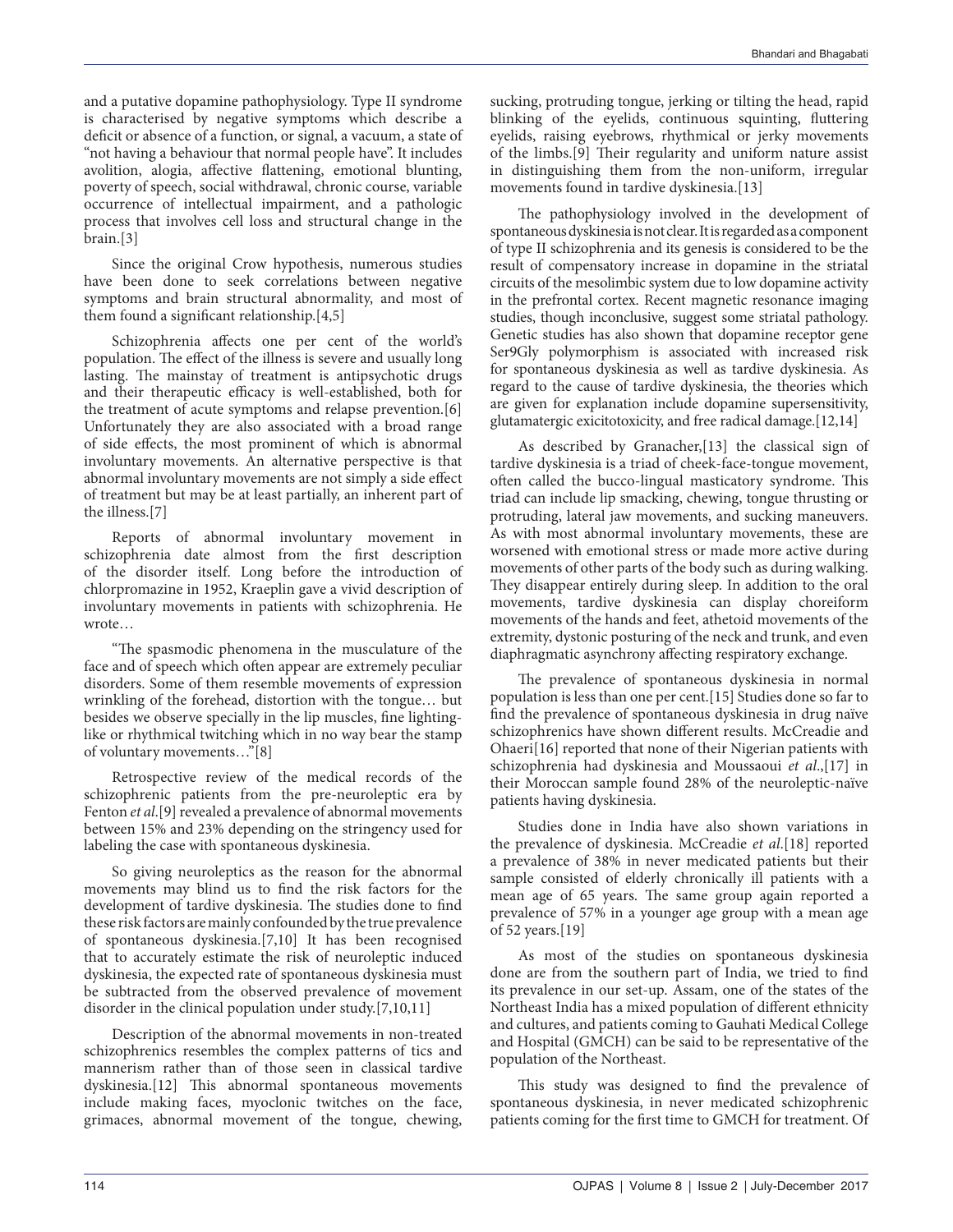particular interest to this study was to correlate the presence of abnormal involuntary movement with the positive and negative syndrome of schizophrenia and to locate the topography of the movements.

## **Aims and objectives**

- 1. To find the prevalence of spontaneous dyskinesia in the schizophrenic patients who have never received neuroleptics
- 2. To determine the topography of dyskinesia
- 3. To determine the relation of spontaneous dyskinesia with positive and negative syndrome of schizophrenia.

# **Materials and method**

## **Geographical area**

The study was conducted on patients attending GMCH, Department of Psychiatry, both in the outpatient clinic as well as in the ward before the administration of any drug. GMCH, one of the premier medical colleges of Assam, used to be the tertiary referral centre of the entire lower Assam region when this study was conducted. Besides catering to the need of the referral cases, this institution also serves a huge number of primary cases. The easy availability of the services offered by the hospital draws in people from all the strata of the community from the city of Guwahati and its surroundings.

## **Subject selection**

The study sample comprised of hundred consecutively selected subjects attending the outpatient clinic or admitted in the ward through the outpatient clinic and from the emergency department who fulfilled the inclusion and the exclusion criteria.

## **Study period**

The study period was one year long, starting from the month of July 2007 to June 2008.

## **Ethical clearance**

The study had been approved by the Institutional Ethical Committee of GMCH.

## **Consent**

Informed consent was taken from the patients or their primary caregiver if the patient was unable to give the consent. Assurance of confidentiality and option to decline to participate was also given.

## **Inclusion criteria**

- 1. Patient presenting for the first time to the psychiatric service of our hospital and fulfilling the criteria for schizophrenia as per ICD-10 classification of mental and behavioral disorders: diagnostic criteria for research (ICD-10 DCR)[20]
- 2. Patient who never received any neuroleptic either in any private setup or by any indigenous methods
- 3. Patients between the age of 18 and 65 years.

## **Exclusion criteria**

- 1. Patient with a history of head injury, space occupying lesion, central nervous system (CNS) infection, thyroid and parathyroid condition
- 2. Patients with dementia, delirium, mental retardation
- 3. Patients on any drugs for any medical conditions known to cause movement disorders
- 4. Patients with comorbid substance abuse or substance dependence disorder as diagnosable by the ICD-10 DCR

## **Method**

Patient attending the outpatient clinic or admitted in the ward were assessed and diagnosed as per the ICD-10 DCR. And if the cases met the required inclusion and exclusion criteria, they were included in the study after the informed consent was taken.

Socio-demographic data were obtained from the patients and their informants using a pre-made questionnaire. The patients were then administered the Positive and Negative Syndrome Scale (PANSS)[21] and the Abnormal Involuntary Movement Scale (AIMS).[22]

## **Materials**

## *Positive and negative syndrome scale*

The PANSS was developed by Kay, Fiszbein, and Opler in 1987.[21] It was developed specifically to address the psychometric limitations. The PANSS measurement derives from behavioural information plus a 35-45 minutes clinical interview. This is followed by seven-point ratings on 30 symptoms, for which each item and each level of symptom severity are defined. The ratings provide summary scores on a seven-item positive scale, seven-item negative scale, 16-item general psychopathology scale, and a composite (positive minus negative) index.

The seven positive items include delusions, conceptual disorganisation, hallucinatory behaviour, excitement, grandiosity, suspiciousness- persecution, and hostility. The seven negative items include blunted affect, emotional withdrawal, poor rapport, passive/apathetic social withdrawal, difficulty in abstract thinking, lack of spontaneity and flow of conservation, and stereotyped thinking. In addition to the seven positive and negative items, 16 symptoms that cannot be linked decisively to either syndrome are included and comprise a general psychopathology scale.

Scores for the positive, negative, and general psychopathology scales are arrived at by summation of ratings across the component items. Therefore the potential ranges are seven to 49 for positive and negative scales, and 16 to 112 for general psychopathology scale. The composite scale is scored by subtracting the negative from the positive scale score. This produces a bipolar index -42 to +42 which is a difference score that reflects the degree of predominance of one syndrome in relation to the other and may serve purpose of classification.

Typing the patients was done as mentioned by Kay *et al*., [21] which utilises the difference score from the composite scale. Patients with a positive composite scale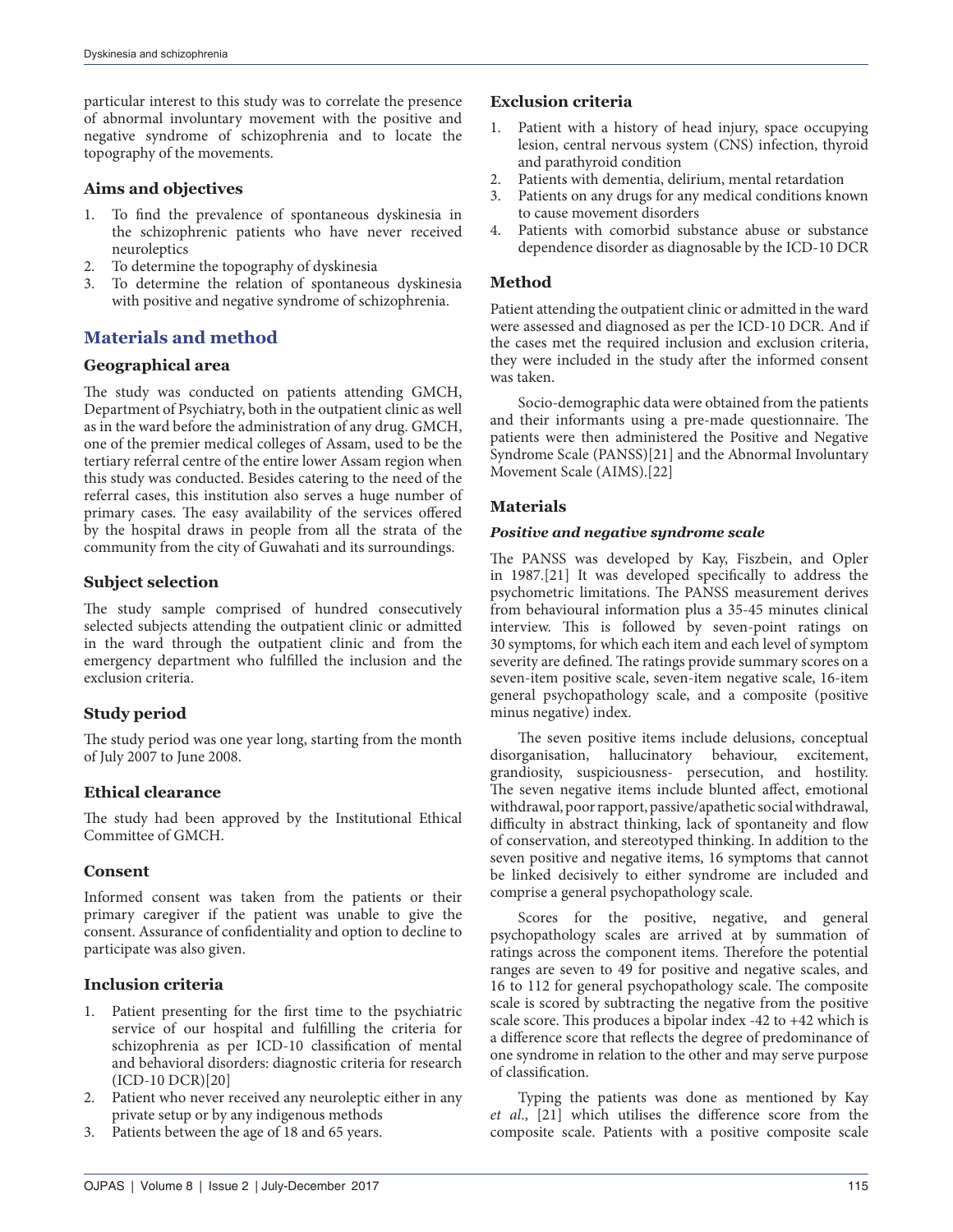score valence are classified as 'positive subtype' and those with negative valence are classified as 'negative subtype'.

#### *Abnormal involuntary movement scale*

The AIMS was developed by the National Institute of Mental Health for use in evaluating the presence and severity of choreoathetoid and others movements consistent with tardive dyskinesia. While originally developed as a research tool, the AIMS is the most widely recommended examination for dyskinesia in clinical practice.[22]

The examination of patients using AIMS consists of two parts, a formal part in which the patient performs a series of maneuvers and an informal part in which the patient is observed without knowing that a movement evaluation is taking place. The AIMS examination has seven specific body areas:

- Facial and oral movements: Muscles of facial expression, lips and peri-oral area, jaw and tongue
- Extremity movements: Upper extremity (arms, wrists, hands, fingers) and lower extremity (leg, knees, ankles, toes)
- Trunk movement: Neck, shoulders, hips.

The abnormal involuntary movement is scored as follows: zero=none, one=minimal may be extremely normal, two=mild, three=moderate, four=severe.

A total AIMS score or the severity of the abnormal movements is obtained by adding scores on each of the seven areas. Besides measuring the abnormal involuntary movements, it has also one sub-scale which measures the incapacitation due to dyskinesia and patient's awareness of the abnormal movements.

#### *Schooler and Kane criteria*

For labeling the case as having spontaneous dyskinesia, the Schooler and Kane criteria was used which needs a score of two (mild) in at least two areas or a score of three (moderate) or four (severe) in one area.[23]

#### *Tools for assessment of demographic variables*

A questionnaire was prepared for the collection of the sociodemographic data from the patient. The questionnaire collected information in the following areas- age, gender, religion, occupation, locality, socioeconomic status, marital status, and education of the patient. The socioeconomic status subcategories were defined as per the groups defined by the National Council of Applied Economic Research, New Delhi. [Appendix] The same questionnaire also collected information from the patient or the informant about the duration of illness and to rule out any exposure to neuroleptics.

## **Study design**

This study was a cross-sectional study where the patients presenting to the psychiatric services of our hospital were assessed with the pre-made questionnaire and if they fulfilled the ICD-10 DCR then they were included in the study. A detailed history was taken to rule out exposure to any neuroleptic. They were then assessed with PANSS to find symptom type and AIMS to find the presence and severity of dyskinesia. Patients were labeled as having spontaneous dyskinesia if they fulfilled the criteria of Schooler and Kane.

The different socio-demographic and clinical variables were compared to see if they have any significant association with abnormal involuntary movement and the symptom type.

### **Statistical analysis**

The socio-demographic data were shown using the descriptive statistical methods. Comparison of the categorical and nominal variables were done using Chi-square test or Fisher's exact test as per the requirement of the method. The parametric variables were analysed using analysis of variance (ANOVA) or correlation methods as per the requirement. To measure the predictability of a variable keeping abnormal involuntary movement dichotomised as present or absent as the dependent variable, regression analysis was also done as secondary analysis.

## **Results**

We found that out of the 14 patients with dyskinesia fulfilling Schooler and Kane criteria, eight (57.1%) had abnormal involuntary movement located in their oral and facial region, this was followed by two patients (14.3%) having dyskinesia of the extremity. Two patients (14.3%) had abnormal movement in both facial-oral and trunk regions and one (7.1%) had facial-oral and extremity dyskinesia. One (7.1%) of the patients had dyskinesia of the trunk and extremity (Figure 1). None of the patients had independent trunk dyskinesia.

Significant percentage of age groups 26-35 and 36-45 years showed positive symptoms. Negative symptom had inverse relation with age (Chi-square value=8.498, degree of freedom  $[df]=3, p<0.05$ ). No significant differences were found between the age groups regarding the PANSS score (Table 1).

Distribution according to the duration and presence or absence of abnormal involuntary movement is presented in Table 2. Though Chi-square test showed no significant differences between duration and presence of abnormal involuntary movement (Chi-square value=8.116, df=4, p=0.087); Spearman rho test revealed a significant correlation between abnormal involuntary movement and duration (p=0.014, 2-tailed).

Chi-square test showed significant association between the marital status and symptom subtype (Chi-square value=6.539, df=2, p<0.05). Keeping composite index (CI) as dependent variable, Kruskal-Wallis Test ranked the group of single as highest having negative symptom which was followed by the group of separated/divorced/widowed (Table 3).



**Figure 1:** Topography of the abnormal involuntary movements in the 14 patients who met the Schooler and Kane criteria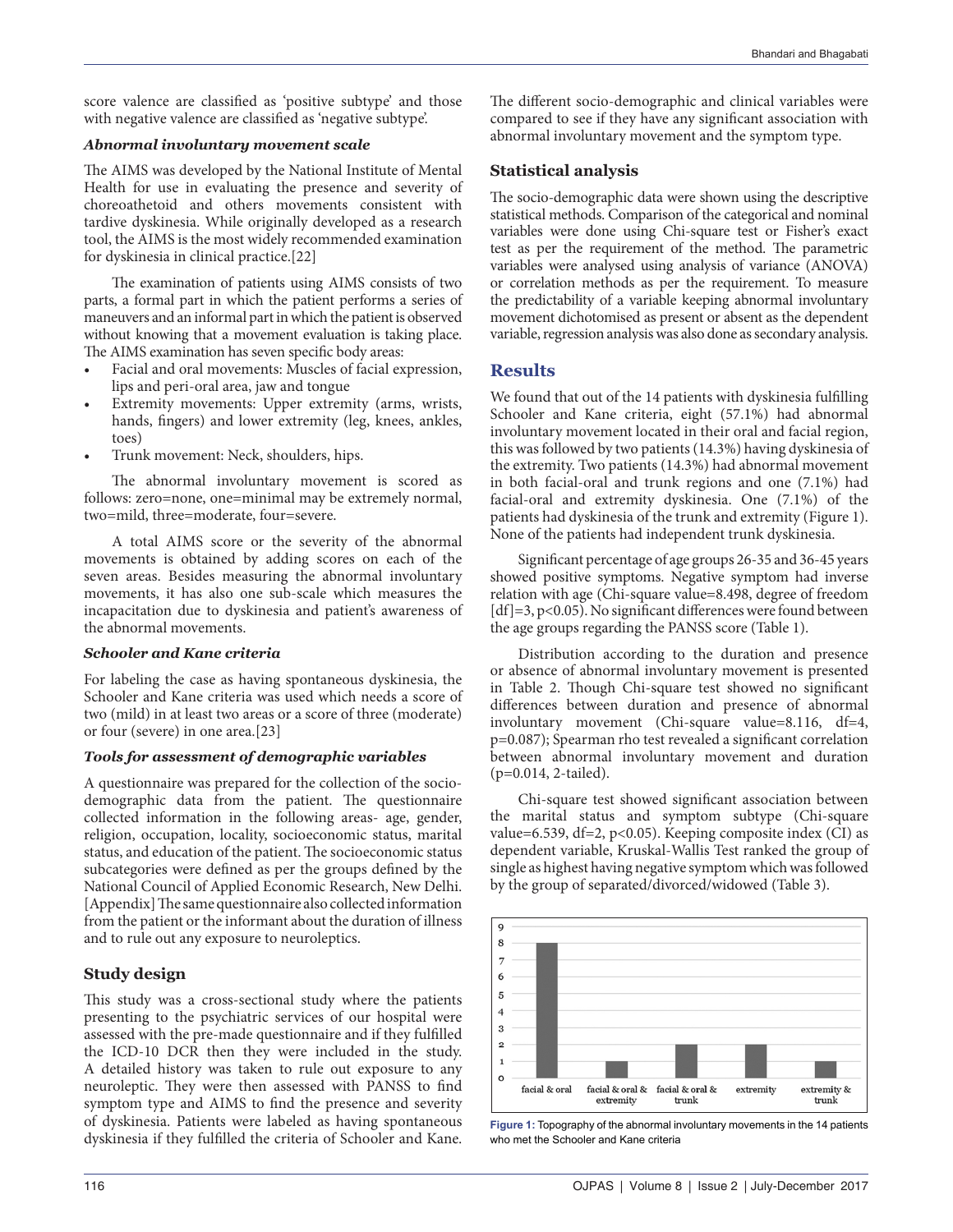#### **Table 1:** Distribution of age group as per symptom type

|                      |              | <b>Composite Index (CI)</b> |                       |                                   |                       | <b>Total</b> |
|----------------------|--------------|-----------------------------|-----------------------|-----------------------------------|-----------------------|--------------|
|                      |              |                             | <b>Positive PANSS</b> |                                   | <b>Negative PANSS</b> |              |
| 18 to 25 years       | ${\sf N}$    |                             | 11                    |                                   | 20                    | 31           |
|                      | % within age |                             | 35.5                  |                                   | 64.5                  | 100.0        |
|                      | % within CI  |                             | 20.0                  |                                   | 44.4                  | 31.0         |
|                      | % of total   |                             | 11.0                  |                                   | 20.0                  | 31.0         |
| 26 to 35 years       | $\mathsf{N}$ |                             | 25                    |                                   | 18                    | 43           |
|                      | % within age |                             | 58.1                  |                                   | 41.9                  | 100.0        |
|                      | % within CI  |                             | 45.5                  |                                   | 40.0                  | 43.0         |
|                      | % of total   |                             | 25.0                  |                                   | 18.0                  | 43.0         |
| 36 to 45 years       | N            |                             | 12                    |                                   | 5                     | 17           |
|                      | % within age |                             | 70.6                  |                                   | 29.4                  | 100.0        |
|                      | % within CI  |                             | 21.8                  |                                   | 11.1                  | 17.0         |
|                      | % of total   |                             | 12.0                  |                                   | 5.0                   | 17.0         |
| 46 to 55 years       | N            |                             | $\overline{7}$        |                                   | 2                     | 9            |
|                      | % within age |                             | 77.8                  |                                   | 22.2                  | 100.0        |
|                      | % within CI  |                             | 12.7                  |                                   | 4.4                   | 9.0          |
|                      | % of total   |                             | 7.0                   |                                   | 2.0                   | 9.0          |
| Total                | $\mathsf{N}$ |                             | 55                    |                                   | 45                    | 100          |
|                      | % within age |                             | 55.0                  |                                   | 45.0                  | 100.0        |
|                      | % within CI  |                             | 100.0                 |                                   | 100.0                 | 100.0        |
|                      | % of total   |                             | 55.0                  |                                   | 45.0                  | 100.0        |
|                      |              |                             |                       | ANOVA in the different age groups |                       |              |
|                      |              | Sum of squares              | df                    | <b>Mean square</b>                | F                     | Significance |
| Positive PANSS score |              | 475.835                     | 28                    | 16.994                            | 0.610                 | 0.927        |
| (between groups)     |              |                             |                       |                                   |                       |              |
| Negative PANSS score |              | 774.059                     | 28                    | 27.645                            | 1.160                 | 0.302        |
| (between groups)     |              |                             |                       |                                   |                       |              |

PANSS: Positive and negative syndrome scale, ANOVA: Analysis of variance, df: Degree of freedom

| <b>Duration</b>         |                   | Abnormal involuntary movement | <b>Total</b> |       |
|-------------------------|-------------------|-------------------------------|--------------|-------|
|                         |                   | <b>Present</b>                | absent       |       |
| 1 month to < 3 months   | N                 | 0                             | 15           | 15    |
|                         | % within duration | 0.0                           | 100.0        | 100.0 |
| 3 months to \6 months   | N                 | 2                             | 11           | 13    |
|                         | % within duration | 15.4                          | 84.6         | 100.0 |
| 6 months to < 12 months | N                 | 0                             | 10           | 10    |
|                         | % within duration | 0.0                           | 100.0        | 100.0 |
| 12 months to 24 months  | N                 | 2                             | 19           | 21    |
|                         | % within duration | 9.5                           | 90.5         | 100.0 |
| >24 months              | N                 | 10                            | 31           | 41    |
|                         | % within duration | 24.4                          | 75.6         | 100.0 |
| Total                   | N                 | 14                            | 86           | 100   |
|                         | % within duration | 14.0                          | 86.0         | 100.0 |

Significant association was found between type of accommodation and symptom subtype (p-value<0.05). 58.1% of the subjects residing in their own house were having predominantly positive symptoms and 75% of subjects living in rented house were having negative symptoms (Table 4).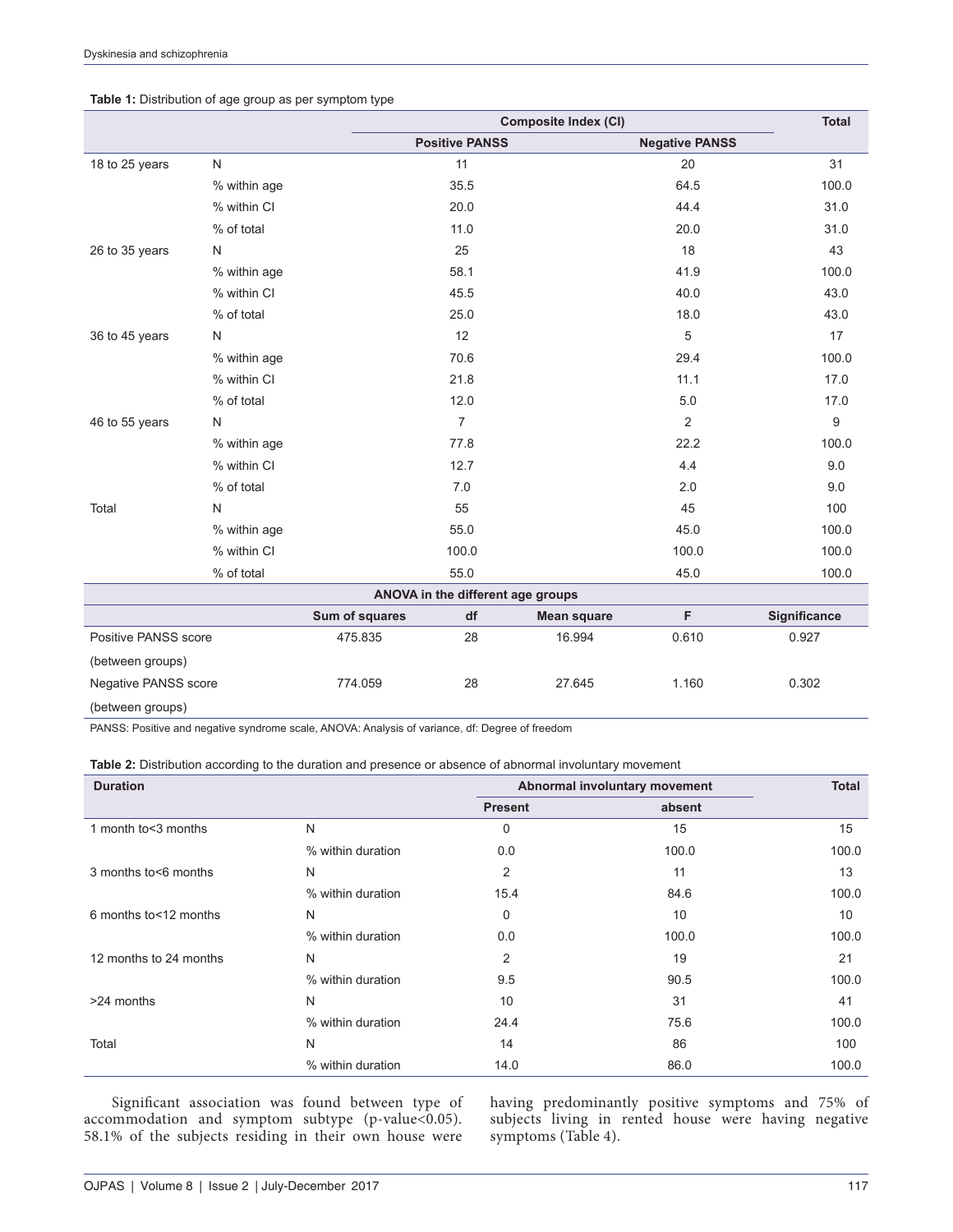#### **Table 3:** Distribution of marital status with symptom type

| <b>Marital status</b>      |                         | Composite index (CI)    | <b>Total</b>            |     |
|----------------------------|-------------------------|-------------------------|-------------------------|-----|
|                            |                         | <b>Positive symptom</b> | <b>Negative symptom</b> |     |
| Single                     | Count                   | 24                      | 31                      | 55  |
|                            | % within marital status | 43.6                    | 56.4                    | 100 |
|                            | % within CI             | 43.6                    | 68.9                    | 55  |
| Married                    | Count                   | 24                      | 10                      | 34  |
|                            | % within marital status | 70.6                    | 29.4                    | 100 |
|                            | % within CI             | 43.6                    | 22.2                    | 34  |
| Separated/divorced/widowed | Count                   | $\overline{7}$          | 4                       | 11  |
|                            | % within marital status | 63.6                    | 36.4                    | 100 |
|                            | % within CI             | 12.7                    | 8.9                     | 11  |
| Total                      | Count                   | 55                      | 45                      | 100 |
|                            | % within marital status | 55                      | 45                      | 100 |
|                            | % within CI             | 100                     | 100                     | 100 |

#### **Table 4:** Type of accommodation and symptom type

|                  |                                | Composite index (CI)  |                       | Total |
|------------------|--------------------------------|-----------------------|-----------------------|-------|
|                  |                                | <b>Positive PANSS</b> | <b>Negative PANSS</b> |       |
| Self-owned       | N                              | 50                    | 36                    | 86    |
|                  | % within type of accommodation | 58.1                  | 41.9                  | 100.0 |
|                  | % within CI                    | 90.9                  | 80.0                  | 86.0  |
|                  | % of total                     | 50.0                  | 36.0                  | 86.0  |
| Rented           | N                              | 3                     | 9                     | 12    |
|                  | % within type of accommodation | 25.0                  | 75.0                  | 100.0 |
|                  | % within CI                    | 5.5                   | 20.0                  | 12.0  |
|                  | % of total                     | 3.0                   | 9.0                   | 12.0  |
| Company provided | N                              | 2                     | 0                     | 2     |
|                  | % within type of accommodation | 100.0                 | 0.0                   | 100.0 |
|                  | % within CI                    | 3.6                   | 0.0                   | 2.0   |
|                  | % of total                     | 2.0                   | 0.0                   | 2.0   |
| Total            | N                              | 55                    | 45                    | 100   |
|                  | % within type of accommodation | 55.0                  | 45.0                  | 100.0 |
|                  | % within CI                    | 100.0                 | 100.0                 | 100.0 |
|                  | % of total                     | 55.0                  | 45.0                  | 100.0 |

PANSS: Positive and negative syndrome scale

Fisher's exact test revealed a significant association between the symptom type and the presence of abnormal involuntary movement (p=0.001). Significant correlation had been found between the total AIMS score and both positive and negative syndrome scale scores. The AIMS total score was inversely related to the positive symptom score and directly related to the negative symptom score. One way-ANOVA was done keeping AIMS score as dependent variable and positive PANSS score and negative PANSS score as independent variable. The result showed that there was significant group difference in the negative symptom score (Table 5). Chi-square test showed no significant association between the presence and absence of AIM and the general

psychopathology score (Chi-square value=3.489, df=24, p-value>0.05). One-way ANOVA also showed that the mean AIM score was not dependent on the general psychopathology score (p-value>0.05).

Pearson's test of correlation did not reveal any significant correlation between the scores of awareness and distress due to dyskinesia and AIMS total score (p>0.05). Linear regression was done to see the effect of duration of illness, general psychopathology score, positive and negative PANSS score on the severity of awareness and distress due to dyskinesia. No significant effect was seen (Table 6).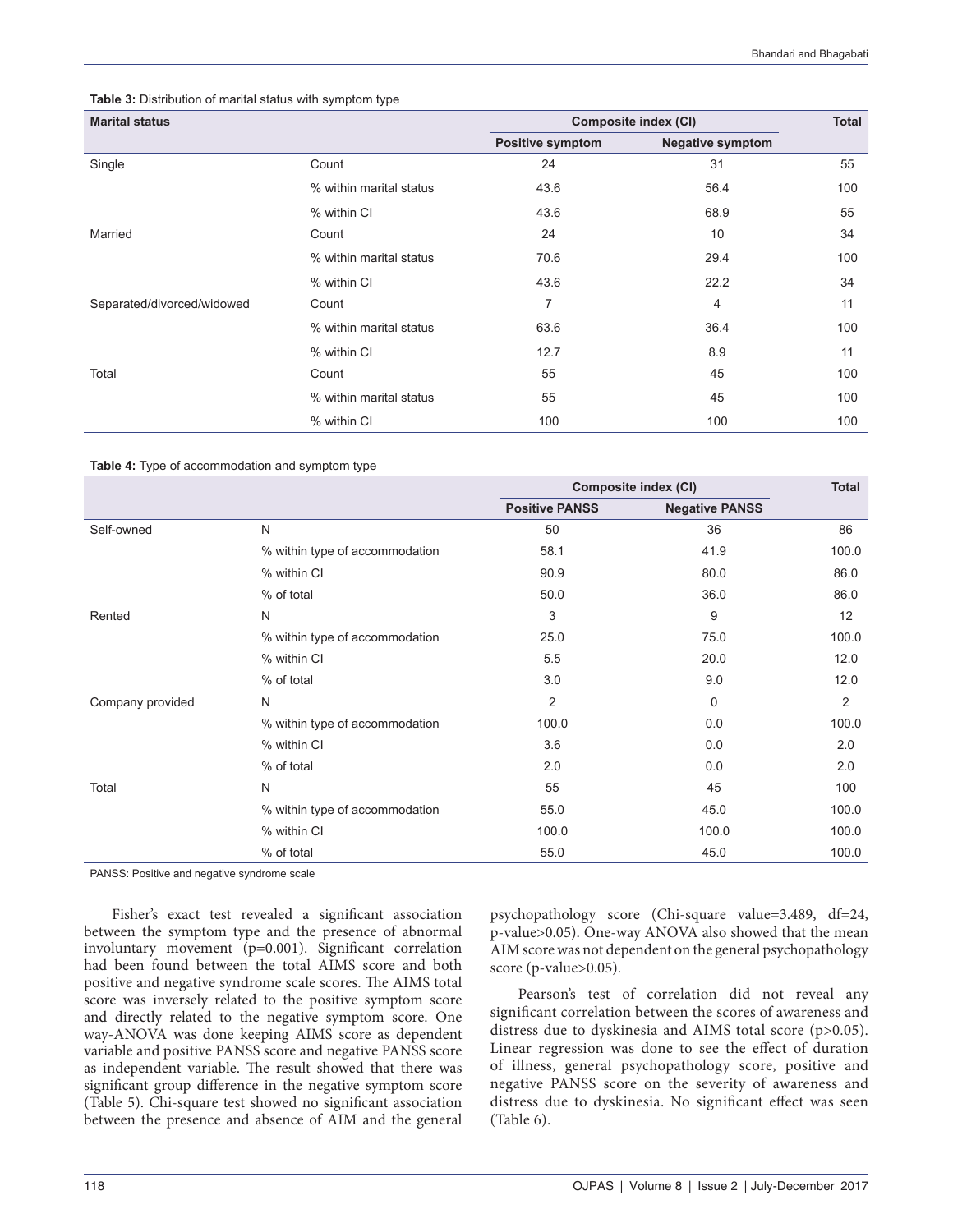|                                |                       |                         | Distribution according to presence and absence of AIM and composite index (CI) |                       |                       |              |
|--------------------------------|-----------------------|-------------------------|--------------------------------------------------------------------------------|-----------------------|-----------------------|--------------|
|                                |                       |                         |                                                                                | CI                    |                       | <b>Total</b> |
|                                |                       |                         | <b>Positive PANSS</b>                                                          |                       | <b>Negative PANSS</b> |              |
| AIM                            | Present               | Count                   | $\overline{c}$                                                                 |                       | 12                    | 14           |
|                                |                       | % within AIM            | 14.3                                                                           |                       | 85.7                  | 100.0        |
|                                |                       | % within CI             | 3.6                                                                            |                       | 26.7                  | 14.0         |
|                                | Absent                | Count                   | 53                                                                             |                       | 33                    | 86           |
|                                |                       | % within AIM            | 61.6                                                                           |                       | 38.4                  | 100.0        |
|                                |                       | % within CI             | 96.4                                                                           |                       | 73.3                  | 86.0         |
| Total                          |                       | Count                   | 55                                                                             |                       | 45                    | 100          |
|                                |                       | % within AIM            | 55.0                                                                           |                       | 45.0                  | 100.0        |
|                                |                       | % within CI             | 100.0                                                                          |                       | 100.0                 | 100.0        |
|                                |                       |                         | <b>Correlation between PANSS and AIMS scores</b>                               |                       |                       |              |
|                                |                       |                         |                                                                                | <b>Positive PANSS</b> | <b>Negative PANSS</b> | <b>AIMS</b>  |
| Spearman rho                   | Positive PANSS        | Correlation coefficient |                                                                                | 1.000                 | $-0.134$              | $-0.178$     |
|                                |                       | Significance (2-tailed) |                                                                                |                       | 0.182                 | 0.076        |
|                                |                       | N                       |                                                                                | 100                   | 100                   | 100          |
|                                | <b>Negative PANSS</b> | Correlation coefficient |                                                                                | $-0.134$              | 1.000                 | $0.373*$     |
|                                |                       | Significance (2-tailed) |                                                                                | 0.182                 |                       | 0.000        |
|                                |                       | N                       |                                                                                | 100                   | 100                   | 100          |
|                                | <b>AIMS</b>           | Correlation coefficient |                                                                                | $-0.178$              | $0.373*$              | 1.000        |
|                                |                       | Significance (2-tailed) |                                                                                | 0.076                 | 0.000                 |              |
|                                |                       | N                       |                                                                                | 100                   | 100                   | 100          |
|                                |                       |                         | <b>ANOVA between groups</b>                                                    |                       |                       |              |
|                                |                       | Sum of<br>squares       | Degree of<br>freedom                                                           | <b>Mean square</b>    | F                     | Significance |
| Positive PANSS<br>score        | Between groups        | 140.905                 | 3                                                                              | 46.968                | 1.949                 | 0.127        |
|                                | Within groups         | 2313.095                | 96                                                                             | 24.095                |                       |              |
|                                | Total                 | 2454.000                | 99                                                                             |                       |                       |              |
| <b>Negative PANSS</b><br>score | Between groups        | 587.938                 | 3                                                                              | 195.979               | 10.014                | 0.000        |
|                                | Within groups         | 1878.702                | 96                                                                             | 19.570                |                       |              |
|                                | Total                 | 2466.640                | 99                                                                             |                       |                       |              |

#### **Table 5:** Symptom type and AIM

\*Correlation is significant at the 0.01 level (2‑tailed), AIM: Abnormal involuntary movement, PANSS: Positive and negative syndrome scale, AIMS: Abnormal involuntary movement scale, ANOVA: Analysis of variance

## **Discussion**

Hundred first episode drug naïve schizophrenic patients were included in the study after they fulfilled the inclusion and exclusion criteria. The patients were assessed with the PANSS to determine their psychopathology and to find out their symptom type, i.e. to know whether they were having predominantly positive symptoms or predominantly negative symptoms. Patients were examined with the AIMS for the presence of spontaneous dyskinesia. Statistical analysis was done for the patients who fulfilled the Schooler and Kane criteria.

Out of these 100 neuroleptic naïve patients, 52% were male and 48% were female. Their mean age was 30.72 years with a standard deviation (SD) of 8.704 years. Majority of the patients (43%) were from 26 years to 35 years age group.

Fifty five per cent of the patients were having predominantly positive symptoms and 45% were having negative symptoms. The mean positive symptom score was 21.20 with SD of 4.979 and the mean negative symptom score was 21.44 with SD of 4.992.

The prevalence of spontaneous dyskinesia found in our study was 14% which is in contrast to what McCreadie *et al*.[18] reported in their study of Indian patients with schizophrenia. They reported a prevalence of 38% in their never medicated group with schizophrenia but these patients were chronically ill elderly people with a mean age of 68 years; so this difference may be due to the confounding effect of ageing in their result. The effect of increase in prevalence with increasing age was reported by Wolff and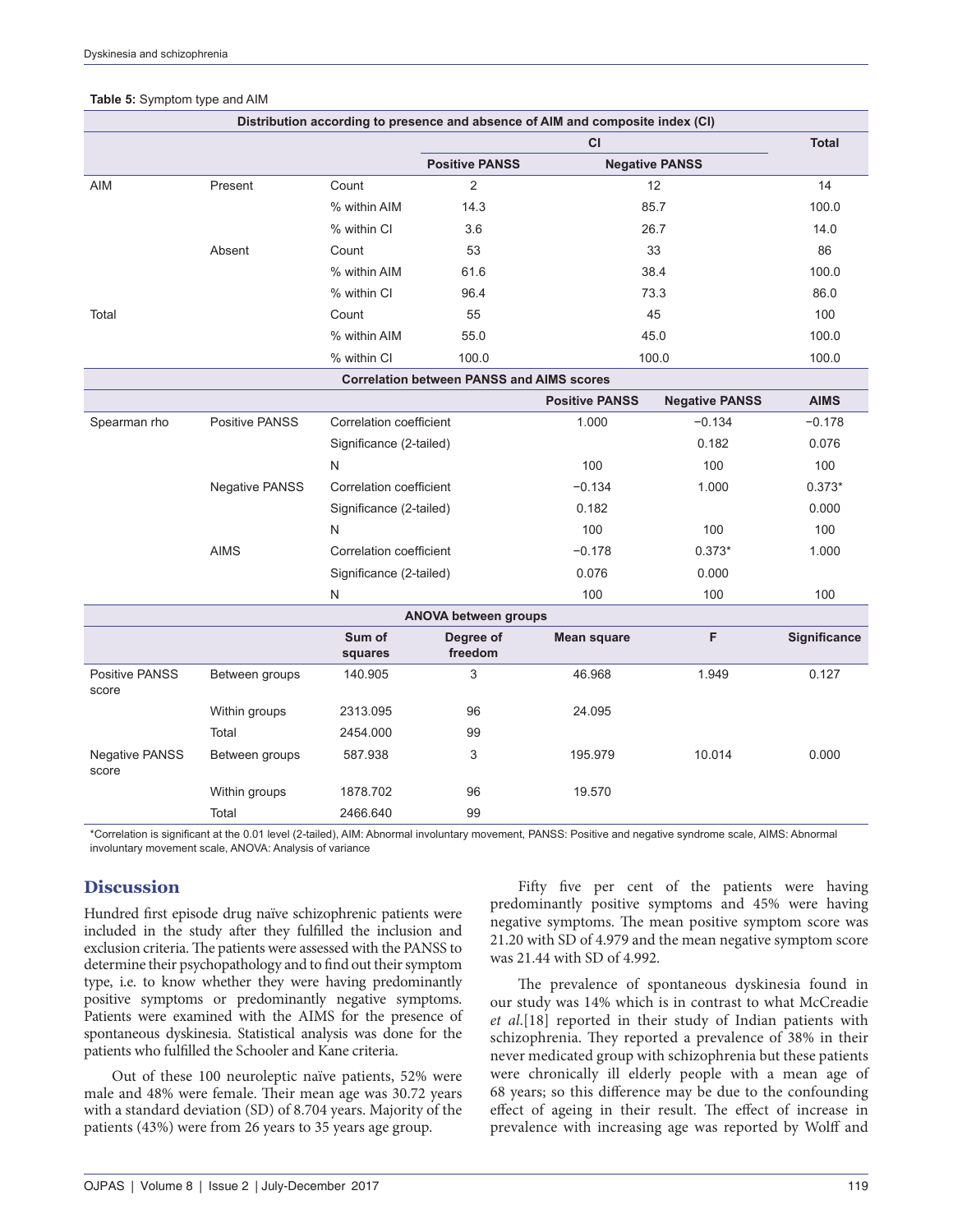**Table 6:** Awareness and distress due to dyskinesia

|                                                                                 |                                                                                              |                                                                                                               |                                                                        | Frequency      |                    |       | Per cent     |  |
|---------------------------------------------------------------------------------|----------------------------------------------------------------------------------------------|---------------------------------------------------------------------------------------------------------------|------------------------------------------------------------------------|----------------|--------------------|-------|--------------|--|
| 10<br>No awareness                                                              |                                                                                              |                                                                                                               |                                                                        |                |                    |       | 71.4         |  |
| 2<br>Aware, no distress                                                         |                                                                                              |                                                                                                               |                                                                        |                |                    | 14.3  |              |  |
| Aware, mild distress                                                            |                                                                                              |                                                                                                               |                                                                        | 2              |                    |       | 14.3         |  |
| Total                                                                           |                                                                                              |                                                                                                               |                                                                        | 14             |                    |       | 100.0        |  |
|                                                                                 |                                                                                              |                                                                                                               | <b>Awareness and distress score</b>                                    |                |                    |       |              |  |
|                                                                                 | $\mathsf{N}$<br><b>Minimum</b><br><b>Maximum</b><br><b>Mean</b><br><b>Standard deviation</b> |                                                                                                               |                                                                        |                |                    |       |              |  |
| Distress and awareness                                                          |                                                                                              | 14                                                                                                            | 0                                                                      | $\overline{2}$ | 0.43               |       | 0.756        |  |
| Relationship of awareness and distress due to dyskinesia and various predictors |                                                                                              |                                                                                                               |                                                                        |                |                    |       |              |  |
| <b>Model summary</b>                                                            |                                                                                              |                                                                                                               |                                                                        |                |                    |       |              |  |
| <b>Model</b>                                                                    | $\mathsf{R}$                                                                                 |                                                                                                               | Standard error of the estimate<br><b>Adjusted R square</b><br>R square |                |                    |       |              |  |
|                                                                                 | 0.514(a)                                                                                     | 0.264                                                                                                         | $-0.063$                                                               |                |                    | 0.779 |              |  |
|                                                                                 |                                                                                              | a: Predictors (constant): General psychopathology score, duration, positive PANSS score, negative PANSS score |                                                                        |                |                    |       |              |  |
| ANOVA (b)                                                                       |                                                                                              |                                                                                                               |                                                                        |                |                    |       |              |  |
| <b>Model</b>                                                                    |                                                                                              | Sum of squares                                                                                                | Degree of freedom                                                      |                | <b>Mean square</b> | F     | Significance |  |
|                                                                                 | Regression                                                                                   | 1.963                                                                                                         | 4                                                                      |                | 0.491              | 0.808 | 0.550(a)     |  |
|                                                                                 | Residual                                                                                     | 5.465                                                                                                         | 9                                                                      |                | 0.607              |       |              |  |
|                                                                                 | Total                                                                                        | 7.429                                                                                                         | 13                                                                     |                |                    |       |              |  |

a: Predictors (constant): General psychopathology score, duration, positive PANSS score, negative PANSS scorem, b: Dependent variable: Distress

| Coefficients (a) |                                  |          |                             |                                  |          |              |  |
|------------------|----------------------------------|----------|-----------------------------|----------------------------------|----------|--------------|--|
| <b>Model</b>     |                                  |          | Unstandardised coefficients | <b>Standardised coefficients</b> |          | Significance |  |
|                  |                                  | в        | <b>Standard error</b>       | <b>Beta</b>                      |          |              |  |
|                  | (Constant)                       | 0.280    | 1.752                       |                                  | 0.160    | 0.877        |  |
|                  | Duration                         | 0.011    | 0.007                       | 0.466                            | 1.602    | 0.144        |  |
|                  | Positive PANSS                   | $-0.020$ | 0.050                       | $-0.146$                         | $-0.409$ | 0.692        |  |
|                  | Negative PANSS                   | $-0.038$ | 0.062                       | $-0.279$                         | $-0.611$ | 0.556        |  |
|                  | General psychopathology<br>score | 0.023    | 0.044                       | 0.218                            | 0.520    | 0.616        |  |

a: Dependent variable: Distress, ANOVA: Analysis of variance, PANSS: Positive and negative syndrome scale

O'Driscoll,[15] after they reviewed substantial number of literature on spontaneous dyskinesia.

Our finding is also different to what Bhatia *et al*.[24] reported where they found a prevalence of 28.7% of involuntary movement in their study of Indian and Israeli patients; but again their result was confounded by the use of antipsychotics by their patients. The patients in our study who fulfilled the criteria for spontaneous dyskinesia had a mean age of 27.50 years which suggest that though increase age and neuroleptic treatment may be some of the risk factors, but the presence of the spontaneous movement is not dependent on these two factors.

In another study done on Nigerian schizophrenic patients, McCreadie and Ohaeri[16] reported that none of their never-medicated patients had dyskinesia but with small number of never medicated subjects (N=12), the chance of type II error (false negative) is probable and if they would have assessed with a large sample size, their result might have been different.

Our finding on the prevalence of spontaneous dyskinesia is in line to what Gervin *et al*.[25] reported. They found a prevalence of 10.2% and their sample was more representative as the centre where the study was done, serves a defined geographic area. Fenton *et al*.,[9] in their review of medical records of patients from the pre-neuroleptic era reported a prevalence of 28% of some form of movement disorders and a 15% of definite movement disorder.

The comparison of socio-demographic factors between the groups with and without abnormal involuntary movement was done. Studies have reported that patients with spontaneous dyskinesia have fewer years of education and are generally from poor socioeconomic status,[25,26] but we found no such association with spontaneous dyskinesia; the reason may be that most of the patients were from rural background and were self-employed as daily wage earner or cultivator who were generally more concerned for daily living and their economic condition did not allow them for better and higher education. The effluent population with higher education usually seek treatment from the private hospitals because of better accommodation facilities there; so this group of the population was not adequately represented here. If adequate sample would have been from all the groups, we might have got the association.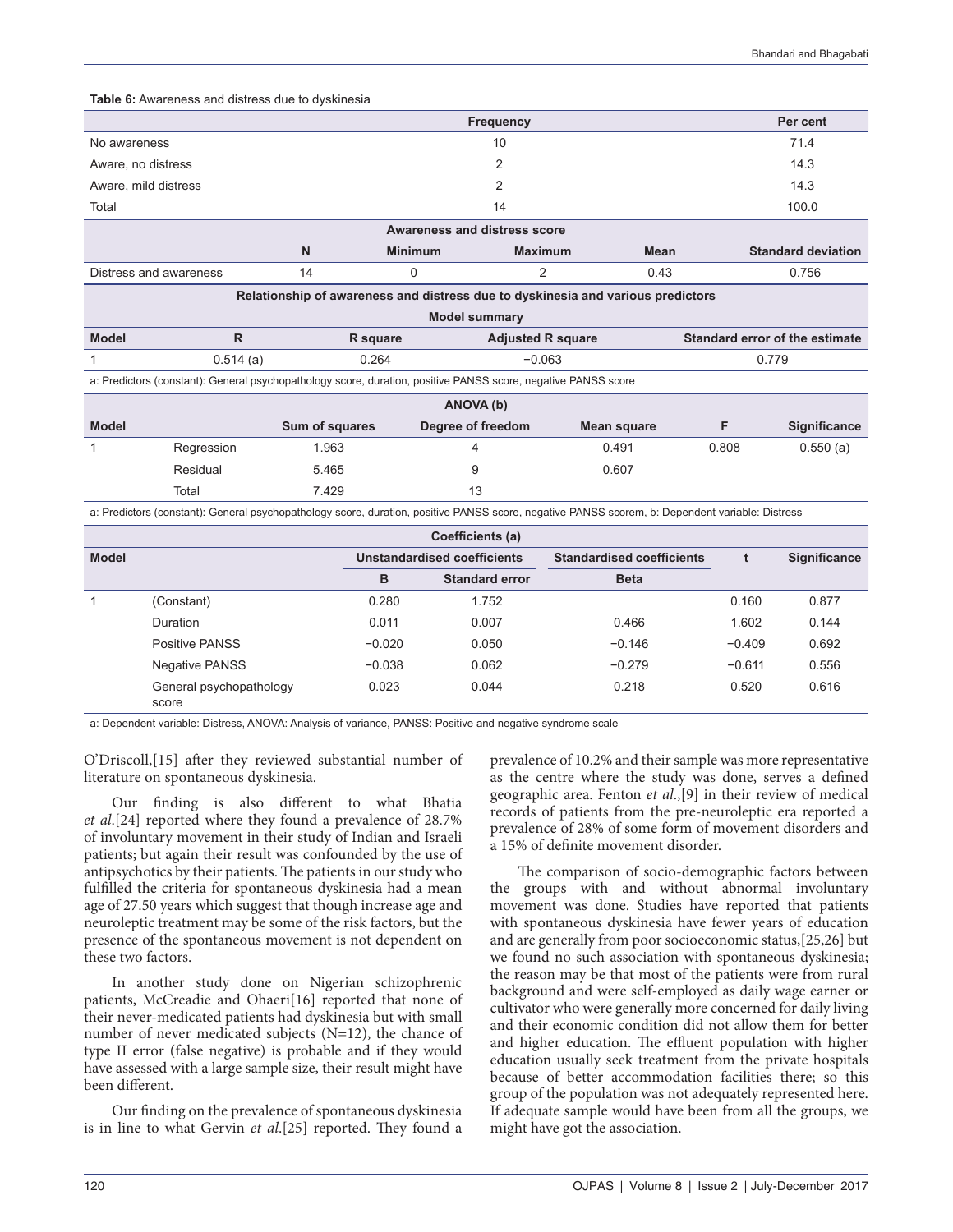Our sample had majority (43%) of the patients from the age group of 26 to 35 years which was followed by 31% from the age group of 18 to 25 years. The percentage of patients from age group of 36 to 45 years and 46 to 55 years were 17% and nine per cent respectively. There were no patients in the age group of 55 to 60 years. The higher representation of a younger age group in our study is probably because of the fact that schizophrenia is prevalent in the young adults. Our sample consisted of newly diagnosed and never medicated schizophrenic patients, and no differences between the groups were found; but a significant but modest correlation was found between the duration of illness and presence of abnormal involuntary movement. If our sample had more patients with longer illness, we might have got the difference between the two groups of with and without dyskinesia. However our finding supports the previous observations that chronicity of symptoms has a strong association with spontaneous dyskinesia as reported by Khot and Wyatt,[11] and Fenton *et al*.[9]

No association was found between spontaneous dyskinesia and the different subtypes of schizophrenic diagnosis, viz. paranoid, hebephrenic, undifferentiated, and residual schizophrenia. We did not get patients with other subtypes of schizophrenic diagnosis though we did get patients with catatonia but they were not assessed as the assessment required for this study needed some degree of cooperation from the patients which would not be expected from these patients prior to the initiation of treatment.

Our study found a significant association of some of the socio-demographic factors and symptom types. It was seen that most patients who were unmarried were having predominant negative symptoms and most patients who were married were showing predominantly positive symptoms; this group of married patients were followed by the divorced or separated or widowed group in terms of positive symptoms predominance. The socio-demographic variable, type of accommodation of the patients was also showing significant association with the symptom type- 58.1% and 41.9% of the patients living in their own house were showing positive and negative symptoms respectively whereas 75% of the patients living in rented house and 100% of the patients living in company provided quarters were showing negative symptoms.

In our study we also found that majority of patients with the diagnosis of hebephrenia were showing predominantly negative symptoms and all the patients with the diagnosis of residual schizophrenia were showing negative symptoms. A significant association was found between symptom type and abnormal involuntary movement. Spearman rho test of correlation showed that both the symptom types had significant correlation with abnormal involuntary movement. The positive symptom had negative correlation with the spontaneous dyskinesia and negative symptom had positive correlation. Our finding is in concordance with what Liddle *et al*.,[27] Fenton *et al*.,[9] and Chatterjee *et al*.[28] have found in their study of never medicated patients.

The hypodopaminergia in the dorsolateral prefrontal cortex responsible for the negative symptoms has previously been found to be tightly linked and predictive of exaggerated

striatal dopamine function similar to the hypothesis of hypersensitivity to dopamine after long use of neuroleptics resulting in tardive dyskinesia. Our finding validates the notion that spontaneous dyskinesia is an inherent part of the illness and represents a subtype of schizophrenia with dyskinesia and prominent negative symptom as a part of the symptomatology. The negative correlation with positive symptom can be explained by the fact that the positive symptom is itself negatively associated with the negative symptom,[4] so that it can be said than an association with value of zero or no association cannot be seen due to failure to reach the statistical significance.

Association of dyskinesia with positive symptoms has also been reported by Waddington *et al*.[29] and O'Gureje,[30] suggesting that dyskinesia is seen only in chronically ill medicated patients but our non-medicated patients were mostly young adults and most of the patients were assessed within few months of their covert symptoms; so the explanation suggested by these studies does not implies to our study. Other explanation which can negate their conclusion is that they were assessing patients with positive symptoms who were more likely to receive medication as elderly patients with marked negative symptoms, such as social withdrawal and poor rapport were selected out due to their lack of feel to take medical help for their illness or might be due to early death resulted for lack of personal care.

Out of the 14 patients who had spontaneous dyskinesia, we found that ten (71.4%) had no awareness, two (14.3%) had awareness but no distress, and equal percentage (14.3%) had awareness but mild distress. Most of the studies[31,32] reported that majority of the patients were unaware of the dyskinesia. Our finding goes in line with other reports; Caracci *et al*.[33] found that 75% of the patients with dyskinesia they had examined lacked partial or complete awareness and only 25% were aware of their abnormal involuntary movement.

Various explanations has been given to explain this lack of awareness like psychological denial,[34] cognitive impairment,[35] and due to lack of emotional awareness.[36] We did not find any relation between the degrees of awareness and severity of dyskinesia.

## **Summary and conclusion**

This study was undertaken to find out the prevalence of spontaneous dyskinesia in drug naïve schizophrenic patients attending the psychiatric services of GMCH, to find the correlation of dyskinesia with the positive and negative symptoms, and also to find the topography of the abnormal involuntary movements. We found the prevalence of the spontaneous dyskinesia to be 14% when the criterion of Schooler and Kane was applied. Two patients (two per cent) who had mild movement in one body area only were excluded from the analysis.

The presence of abnormal involuntary movement and its severity was positively correlated with the negative symptoms and its total score as measured by the PANSS score. However, we also found that its presence and severity was negatively associated with positive symptoms. The topography of the abnormal involuntary movement was located in the oral and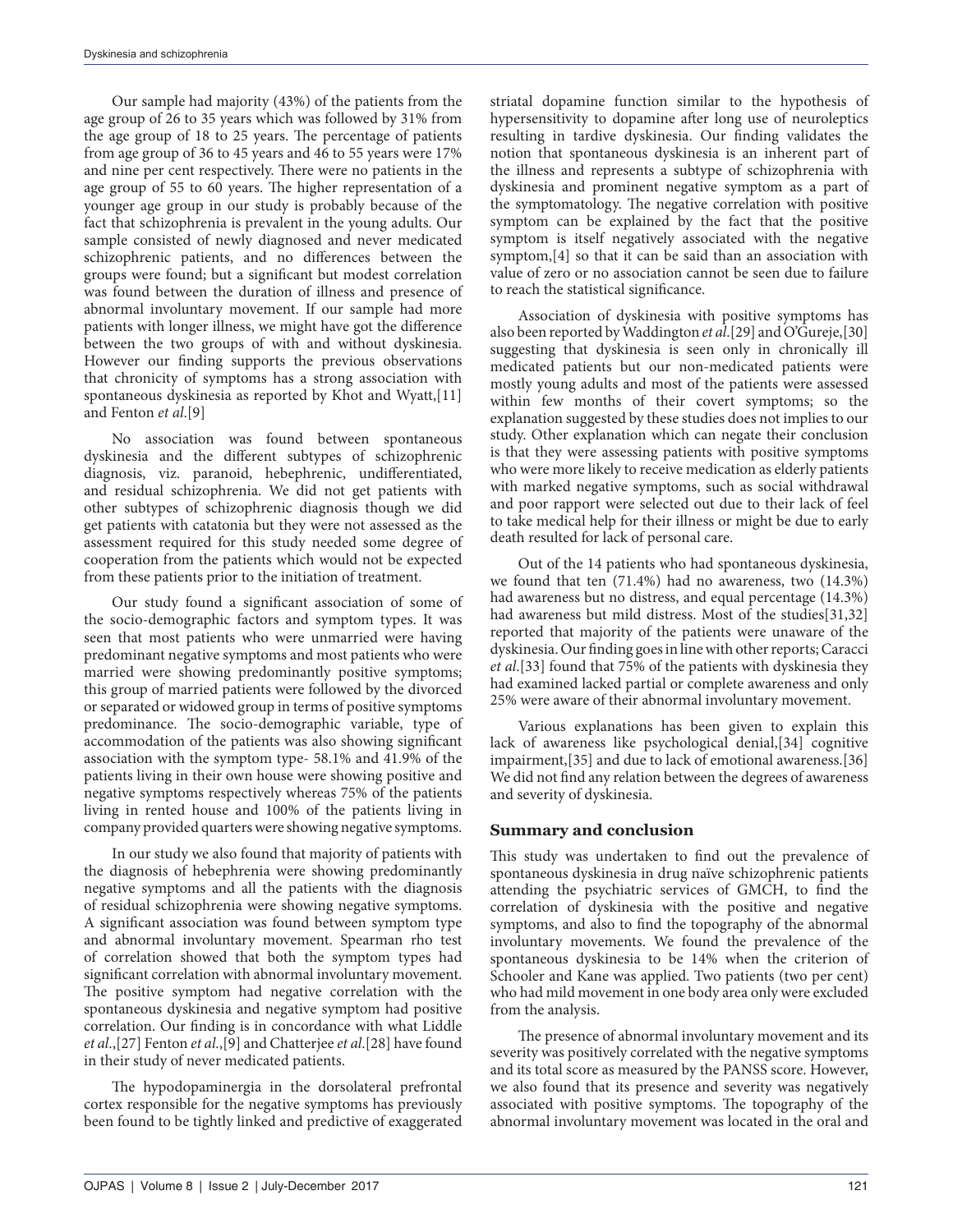facial regions of the body in majority of the patients. This was followed by involvement of the extremity. None of the patients showed dyskinesia in the trunk independently rather its presence in the trunk was associated with involvement of the other two regions.

We did not find any significant association between the presence of dyskinesia and the socio-demographic variables. As regard to the clinical variables, duration of illness showed a trend favouring dyskinesia but it failed to reach the significance level. Among the different variables, we found that the diagnosis of hebephrenia was strongly associated with negative symptoms. Majority of the patients who were unmarried were having predominantly negative symptoms. Among the 14 patients with dyskinesia, about two-thirds (71.4%) lacked awareness of their abnormal involuntary movements and half of the patients who were aware felt no distress.

Based on the findings of this study it can be said that spontaneous dyskinesia, negative symptoms, and lack of awareness of the abnormal movements can be grouped as one of the presenting features of the illness. Chronicity of the illness and increasing age may act synergistically with the pathophysiological process involved in the development of dyskinesia. As patients with spontaneous dyskinesia are unlikely to complain of their abnormal movements, clinicians must evaluate the patients for any abnormal movements before initiating the treatment as these patients are more likely to develop tardive dyskinesia and methods need to be developed for increasing the awareness of the patients so that they can actively participate in the effective management of this illness.

Our study has several limitations. The patients coming to our study centre is not representative of the whole schizophrenic population as the effluent part prefers going to private practitioner or private setup where they get better accommodation facilities. In our study, observer's bias was also not ruled out.

#### **References**

- 1. Namboodiri VMD. Concise textbook of psychiatry. 2<sup>nd</sup> ed. Elsevier; 2005.
- 2. Hamilton M. Fish's schizophrenia. 3<sup>rd</sup> ed. John Wright and sons; 1984.
- 3. Marneros A, Andreasen NC, Tsuang MT. Negative versus positive schizophrenia. Berlin, Heidelberg: Springer-Verlag; 1991.
- Andreasen NC, Olsen S. Negative v positive schizophrenia. Definition and validation. Arch Gen Psychiatry. 1982;39:789-94.
- 5. Andreasen NC, Flaum M, Arndt S, Alliger R, Swayze VW. Positive and negative symptoms: assessment and validity. In: Marneros A, Andreasen NC, Tsuang MT, editors. Negative versus positive schizophrenia. Berlin, Heidelberg: Springer-Verlag; 1991.
- 6. Gervin M, Barnes TRE. Assessment of drug related movement disorders in schizophrenia. Adv Psychiatr Treat. 2000;6:332-43.
- 7. Rogers D. The motor disorders of severe psychiatric illness: a conflict of paradigms. Br J Psychiatry. 1985;147:221-32.
- 8. Kirkpatrick B, Tek C. Schizophrenia: clinical feature and psychopathology concepts. In: Sadock BJ, Sadock VA, editors. Kaplan & Sadock's comprehensive textbook of psychiatry. 8<sup>th</sup> ed. Philadelphia: Lippincott Williams & Wilkins; 2005:1416-35.
- 9. Fenton WS, Wyatt RJ, McGlashan TH. Risk factors for

spontaneous dyskinesia in schizophrenia. Arch Gen Psychiatry. 1994;51:643-50.

- 10. Morgenstern H, Glazer WM, Niedzwiecki D, Nourjah P. The impact of neuroleptic medication on tardive dyskinesia: a meta-analysis of published studies. Am J Public Health. 1987;77:717-24.
- 11. Khot V, Wyatt RJ. Not all that moves is tardive dyskinesia. Am J Psychiatry. 1991;148:661-6.
- 12. Fahn S. The tardive dyskinesias. In: Matthews WB, Glaser GH, editors. Recent advances in clinical neurology. Edinburgh: Churchill Livingstone; 1984;4:229-60.
- 13. Granacher RP Jr. Differential diagnosis of tardive dyskinesia: an overview. Am J Psychiatry. 1981;138:1288-97.
- 14. Tsai G, Goff DC, Chang RW, Flood J, Baer L, Coyle JT. Markers of glutamatergic neurotransmission and oxidative stress associated with tardive dyskinesia. Am J Psychiatry. 1998;155:1207-13.
- 15. Wolff AL, O'Driscoll GA. Motor deficits and schizophrenia: the evidence from neuroleptic-naïve patients and populations at risk. J Psychiatry Neurosci. 1999;24:304-14.
- 16. McCreadie RG, Ohaeri JU. Movement disorder in never and minimally treated Nigerian schizophrenic patients. Br J Psychiatry. 1994;164:184-9.
- 17. Moussaoui D, Fenn D, Kadri N, Green C, Tilane A, Bentounsi B, *et al*. Comparative studies of abnormal involuntary movements in never-treated vs treated populations with schizophrenia. Eur Psychiatry. 1996;11 (suppl 4):170s.
- 18. McCreadie RG, Thara R, Kamath S, Padmavathy R, Latha S, Mathrubootham N, *et al*. Abnormal movements in nevermedicated Indian patients with schizophrenia. Br J Psychiatry. 1996;168:221-6.
- 19. McCreadie RG, Padmavati R, Thara R, Srinivasan TN. Spontaneous dyskinesia and parkinsonism in never-medicated, chronically ill patients with schizophrenia: 18-month follow-up. Br J Psychiatry. 2002;181:135-7.
- 20. World Health Organization. The ICD-10 classification of mental and behavioural disorders: diagnostic criteria for research. AITBS Publication; 2004.
- 21. Kay SR, Fiszbein A, Opler LA. The positive and negative syndrome scale (PANSS) for schizophrenia. Schizophr Bull. 1987;13:261-76.
- 22. Munetz MR, Benjamin S. How to examine patients using the Abnormal Involuntary Movement Scale. Hosp Community Psychiatry. 1988;39:1172-7.
- 23. Schooler NR, Kane JM. Research diagnoses for tardive dyskinesia. Arch Gen Psychiatry. 1982;39:486-7.
- 24. Bhatia T, Sabeeha MR, Shriharsh V, Garg K, Segman RH, Uriel HL, *et al*. Clinical and familial correlates of tardive dyskinesia in India and Israel. J Postgrad Med. 2004;50:167-72.
- 25. Gervin M, Browne S, Lane A, Clarke M, Waddington JL, Larkin C, *et al*. Spontaneous abnormal involuntary movements in firstepisode schizophrenia and schizophreniform disorder: baseline rate in a group of patients from an Irish catchment area. Am J Psychiatry. 1998;155:1202-6.
- 26. Gureje O. The significance of subtyping tardive dyskinesia: a study of prevalence and associated factors. Psychol Med. 1989;19:121-8.
- 27. Liddle PF, Barnes TR, Speller J, Kibel D. Negative symptoms as a risk factor for tardive dyskinesia in schizophrenia. Br J Psychiatry. 1993;163:776-80.
- 28. Chatterjee A, Chakos M, Koreen A, Geisler S, Sheitman B, Woerner M, *et al*. Prevalence and clinical correlates of extrapyramidal signs and spontaneous dyskinesia in never-medicated schizophrenic patients. Am J Psychiatry. 1995;152:1724-9.
- 29. Waddington JL, O'Callaghan E, Buckley P, Madigan C, Redmond O, Stack JP, *et al*. Tardive dyskinesia in schizophrenia. Relationship to minor physical anomalies, frontal lobe dysfunction and cerebral structure on magnetic resonance imaging. Br J Psychiatry. 1995;167:41-4.
- 30. Gureje O. Correlates of positive and negative schizophrenic syndromes in Nigerian patients. Br J Psychiatry. 1989;155:628-32.
- 31. Alexopoulos GS. Lack of complaints in schizophrenics with tardive dyskinesia. J Nerv Ment Dis. 1979;167:125-7.